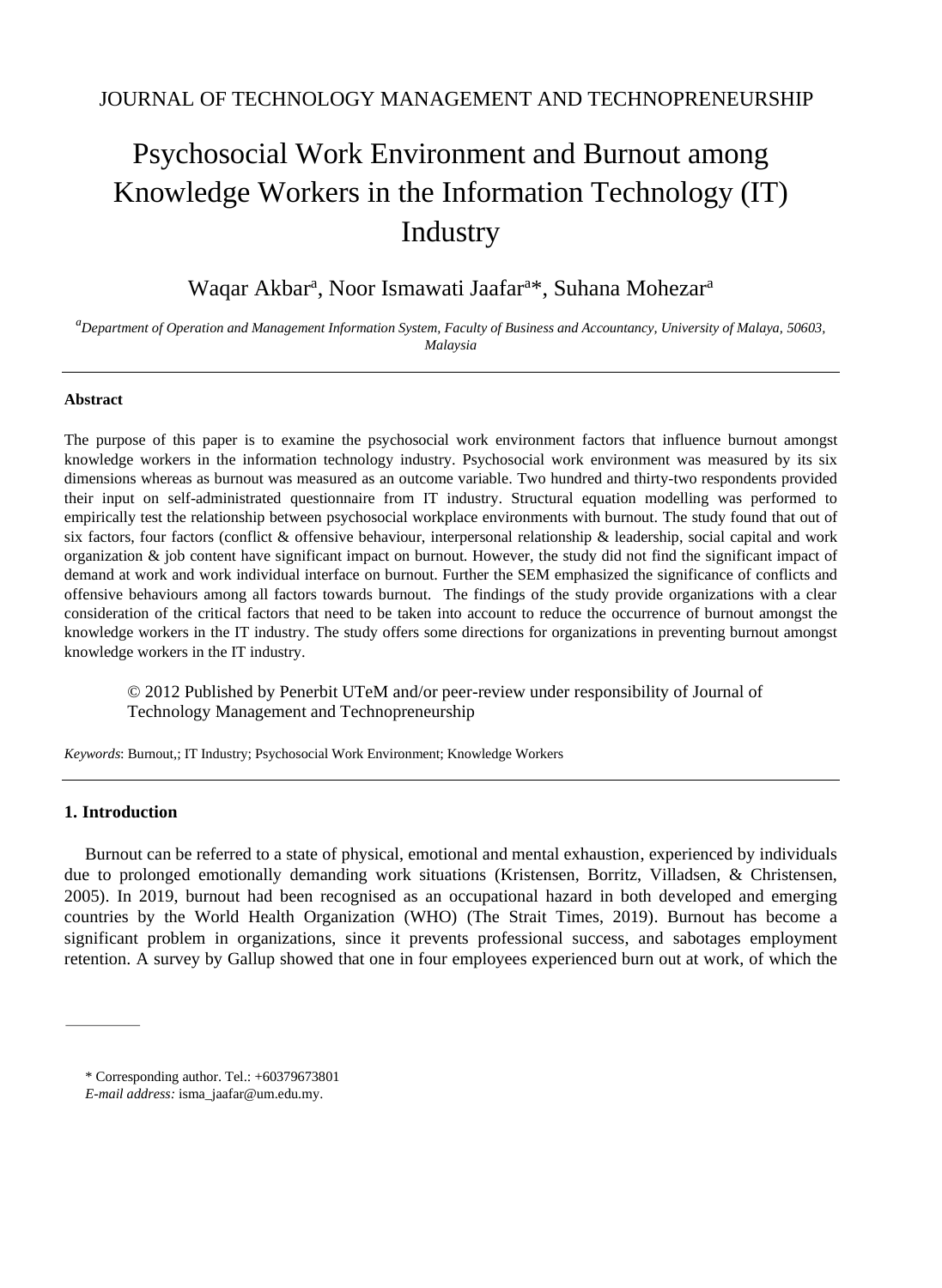global cost of burnout is expected to grow to USD16 trillion by 2030, indicating the severity of this problem (World Economic Forum, 2019).

The prevalence of this issue in society today has captivated academic interests in the area of psychosocial work environment. Extant studies have provided empirical shreds of evidence on the relationship between work environments and burnout. Some studies have attempted to focus on investigating the determinants of psychosocial factors, such as job demands (Scanlan & Still, 2019), job insecurity (Fan & Smith, 2018), organisational justice (Eib, Bernhard-Oettel, Magnusson Hanson, & Leineweber, 2018; Sulander et al., 2016), leadership and social support (Hoert, Herd, & Hambrick, 2018), illegitimate tasks (Eatough et al., 2016; Sonnentag & Lischetzke, 2018), workplace harassment (Mordukhovich, Gale, Newlan, & McNeely, 2019), as well as bullying and violence (Hoprekstad et al., 2019; Olsen, Bjaalid, & Mikkelsen, 2017; Xu et al., 2018). Whilst there appears to be exhausting literature on psychosocial work environment, they are limited in terms of scopes.

A majority of previous studies on burnout and psychosocial work environment were concentrated on health care professionals (Johnston, O'Reilly, Scholz, Georgousopoulou, & Mitchell, 2021; Kansoun et al., 2019; Unger, 2020). In this study, we focused on knowledge workers in the IT industry. Knowledge workers in IT industry are reported to experience a higher degree of occupational related stress, since they are expected to be able to keep-up with the advancement of technological development, ensuring that these technologies are workable, functioning around the clock, and can be called upon 24/7 (Arman, Akter, Mahmud, & Ramayah, 2020). Thus, the work exhaustion and job burnout that occurs among knowledge workers in the IT workplace environment are of increasing concern. In the IT field, they are commonly displaced from their employers or superiors, in particular, as they work in different time zones, or remotely. Due to these characteristics, they require different kinds of workplace environments and job designs to motivate themselves (Kalliath & Kalliath, 2012).

Motivated by the above limitations, this study aims to examine the psychosocial work environment factors that influence burnout amongst knowledge workers associated with IT industry in Pakistan. Being an emerging country, the issue of psychosocial work environment is imminent. As a developing country, the working conditions in the country are reported to be challenging (Nadeem & Abbas, 2009). To date, to the best of the authors' knowledge, there are limited studies on the psychosocial factors that focus on the knowledge workers in IT industry of Pakistan.

#### **2. Literature Review**

### *2.1. Burnout and Knowledge Workers in IT industry*

The term "knowledge worker", refers to employees who are responsible for handling and creating information in their daily jobs. Unlike manual workers, their tasks involve critical thinking and cognitive energy (Drucker, 1959). Over the last three decades, the jobs created for knowledge workers have risen, and is gaining momentum in the present environment due to the impact of globalization, and intense competition. With knowledge workers being the most critical wealth creators in the current economy, organizations are searching for ways to ensure that a knowledge worker is optimally productive. As knowledge workers possess knowledge and skills, which might be higher than their superiors, it is becoming imperative for management to understand their work psychology and sociology (Bakker, 2014; Hills & Levy, 2014). Within literature, knowledge workers are generally prone to burnout, which deter them from becoming productive, due to gruelling workloads, decision-making situations, and constant learning demands (Packirisamy, Meenakshy, & Jagannathan, 2017). The issue of job burnout has received considerable attention in the field of medical practice (Beckman, 2015; Creed, Rogers, Praskova, & Searle, 2014; Tijdink, Verbeke, & Smulders, 2014),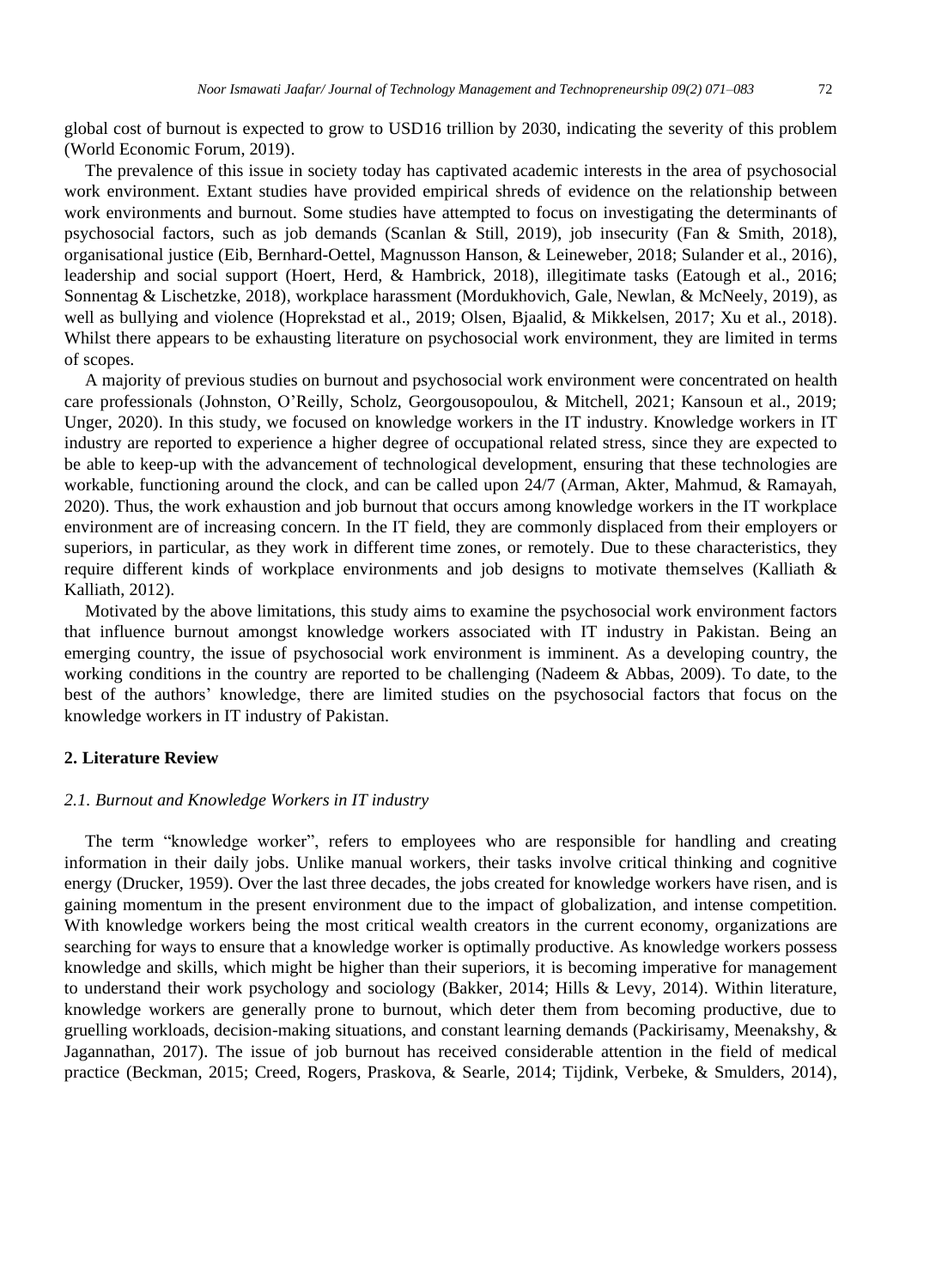with job demands, lack of clarity on career growth, and incompatible remuneration being the main causes. There are also studies which documented significant burnout among educators (Dombrovskis, Guseva, & Murasovs, 2011; Richardson, Watt, & Devos, 2013), hotel employees (Cheng & O-Yang, 2018), and engineers (Jianwu & Xiangqian, 2013). While burnout appears to be experienced by knowledge workers across various industries, the studies on burnout have generally focused mainly on employees who have a close interaction with clients and in the service industry, namely nurses, physicians, teachers, and social workers. This creates a need to conduct research investigating job burnout among knowledge workers in other industries.

The IT industry specifically, is reported to experience a higher turnover rate (Booz, 2018). On a similar note, the shortage of IT professionals has made retaining them a leading concern, especially in today's digital economy. As the world moves towards the industrial revolution (IR) 4.0, the IT sector has become a fastgrowing segment, with burnout appearing to be a common problem. This is because, the IT professionals are pressured to innovate and keep up with rapid technological changes. They are also faced with role conflicts, and highly perceived loads, which contributes to the prevalence of job burnout (Ghapanchi & Aurum, 2011). As such, it is imperative to examine the psychosocial work environment factors that lead to burnout amongst the knowledge workers in the IT industry.

#### *2.2. Psychosocial Work Environment Factors and burnout*

A plethora of research has identified various psychosocial work environment factors which affect the burnout among employees, which includes shift work, extended working hours, repetitive tasks, lack of job control, high work demand, lack of leadership, workplace bullying and violence, work-life conflict, an imbalanced reward system, and injustice in the organization (Bernstrøm & Houkes, 2018; Schmidt et al., 2018; Vassileva & Hergeldzhieva, 2009). These factors are mainly extracted from across three theoretical models: (1) Job-Demand Control Model; (2) Effort Reward Imbalance and (3) Organizational Justice.

The first model was proposed by Karasek (1979). The model asserts that job demands such as the volume of work required from an employee, the amount of time allocated, and the mental demands of the work being performed, lead to job strains when the employee has a low autonomy in the organization. On the same note, the model has also suggested that there is a possibility of career development and learning, if the high job demands are supplemented with a higher degree of autonomy. Based on the job-demand control model, Del Pozo-Antúnez, Ariza-Montes, Fernández-Navarro, and Molina-Sánchez (2018) found that job demands contribute to burnout among accountants. Yet, the level of health loss depends on the level of support received from their superiors. In another study, Vammen et al. (2016), and Meyer and Hünefeld (2018), suggested that cognitive demands and emotional demands are important psychosocial workplace environment factors that need to be addressed. Today's workplace environment demands that employees need to learn new skills and requires them to finish the given task within a tight deadline. It is therefore not surprising that the cognitive demands of the employees create burnout. On the same note, role conflict and role ambiguity have been consistently shown to negatively impact an employees' health. In China for instance, Ma et al. (2019) highlighted that physicians, particularly those working in affiliated hospitals, experienced excessive pressure, due to the expectations of employers to undertake on many roles. Physicians who are not clear on their responsibilities were found to underperform, and often blamed role ambiguity as the main reason. This situation is expected to further spiral out of control, as some leaders are abusive, and assign additional tasks, which are not within the defined job descriptions, which result in out-of-role demands, or illegitimate tasks which not only make the employees feel uncomfortable, but also result in heavy workloads and long working hours (Bernstrøm & Houkes, 2018; Hiesinger & Tophoven, 2019). Stretch job responsibilities creates higher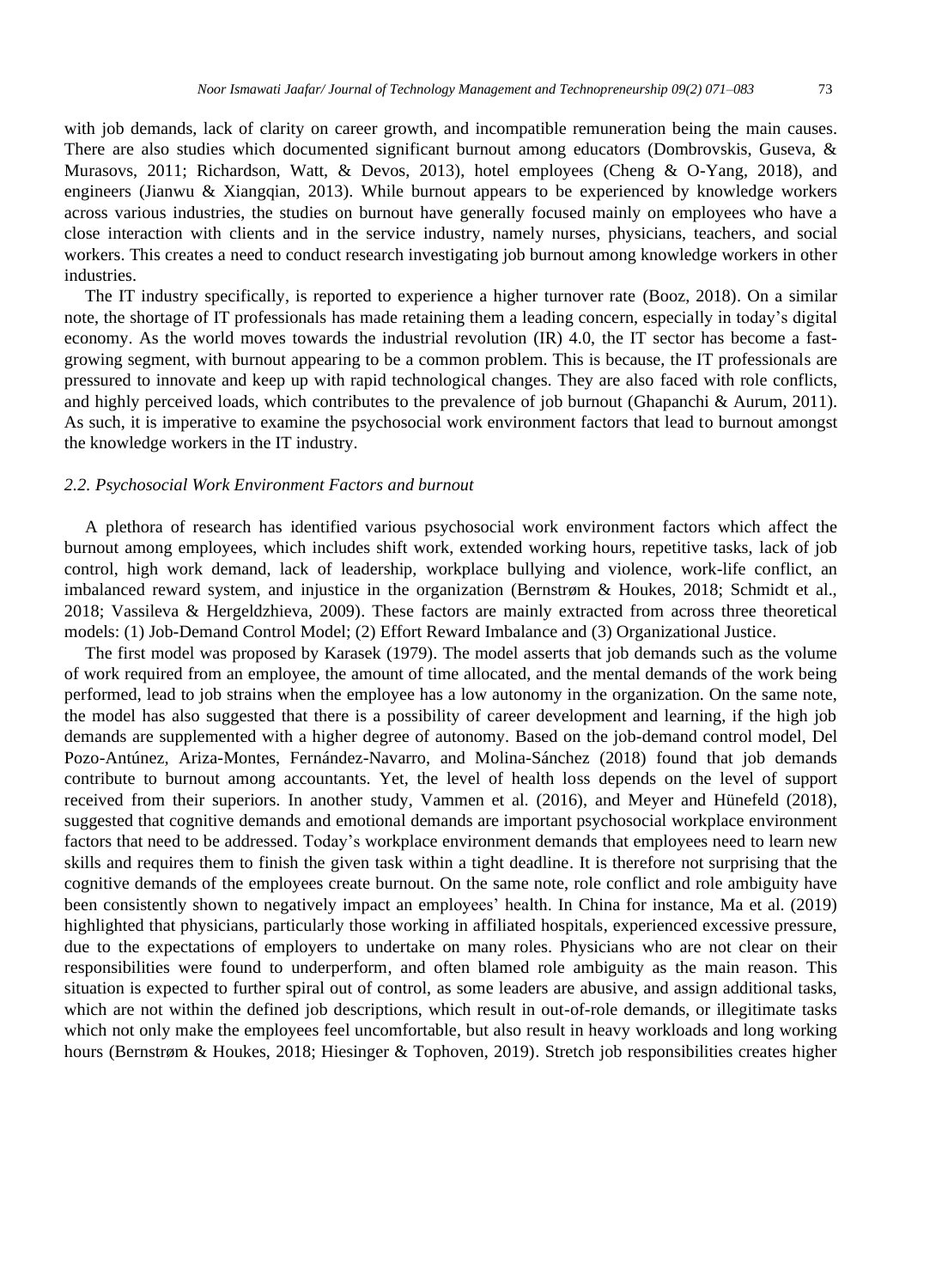work demands, and may lead to an imbalanced work-life, generating negative emotions and poor psychological health conditions among employees (Hakanen & Schaufeli, 2012).

The second model is proposed by Siegrist (1996). This model emphasizes that employees can experience stress due to an imbalance of the perceived efforts and rewards offered by getting the work done. In a healthcare context, Padilla Fortunatti and Palmeiro-Silva (2017) reported that nurses working in intensive care units were associated with high burnout, as they perceived less rewards and lower chance of being promoted. Similar results were also highlighted in the context of humanitarian aid workers (Jachens, 2019).

In the third model, Elovainio, Kivimäki, and Vahtera (2002) proposed the role of organizational justice in promoting positive health outcomes. The theory asserts that injustice results in employees developing perceptions that they are not valued by their organization. In Indonesia, Sembiring, Nimran, Astuti, and Utami (2020) found that criminal investigation officers were frustrated, since they felt that they received unfair treatment from their superiors. The lack of transparency, uneven work distribution, and lack of clear feedback were among the causes that led to negative health outcomes among the officers. In recent years, much attention has been dedicated by researchers on the behavioural aspects of the work environment, including bullying, violence, gossip, and harassment, as emerging psychosocial work environment factors. These behavioural factors, which are negatively correlated to the job satisfaction rate and the employees' health (Olsen et al., 2017) however, could be buffered through the use of organizational justice (Huang, Gao, & Hsu, 2019).

Based on above literature, we may hypothesize that:

H1: Conflict and offensive behaviour (one of the psychosocial environment factors) has a statistically significant impact on burnout

H2: Demand at work (one of the psychosocial environment factors) has a statistically significant impact on burnout

H3: Interpersonal Relations & Leadership (one of the psychosocial environment factors) has a statistically significant impact on burnout

H4: Social Capital (one of the psychosocial environment factors) has a statistically significant impact on burnout

H5. Work Organization & Job Content (one of the psychosocial environment factors) has a statistically significant impact on burnout

H6. Work individual interface (one of the psychosocial environment factors) has a statistically significant impact on burnout

#### **3. Methodology**

#### *3.1. Measurement of the variables*

In this study, we employed the Copenhagen Psychosocial Questionnaire (COPSOQ III) to measure psychosocial work environment factors and burnout. The COPSOQ questionnaire has being translated into more than 25 different languages, and covers a wide range of contexts, namely health workers (Wagner et al., 2020), the manufacturing industry (Nuruzzakiyah & Hanida, 2020), educational workers (Dicke et al., 2018), and technicians (Moncada et al., 2014), providing evidence of good reliability and validity.

COPSOQ IIII encompasses a broad range of psychosocial work environments, which includes: 1) demands at work – refers to the workload of an employee, the level of guidance, and resources received to complete the assigned tasks, as well as time allocated for a specific task; 2) work organization and job content – refers to the working conditions, possibilities for future growth, and the meaning of work; 3) interpersonal relationships and leadership – reflects the social support gained from superiors, peers, and management; 4)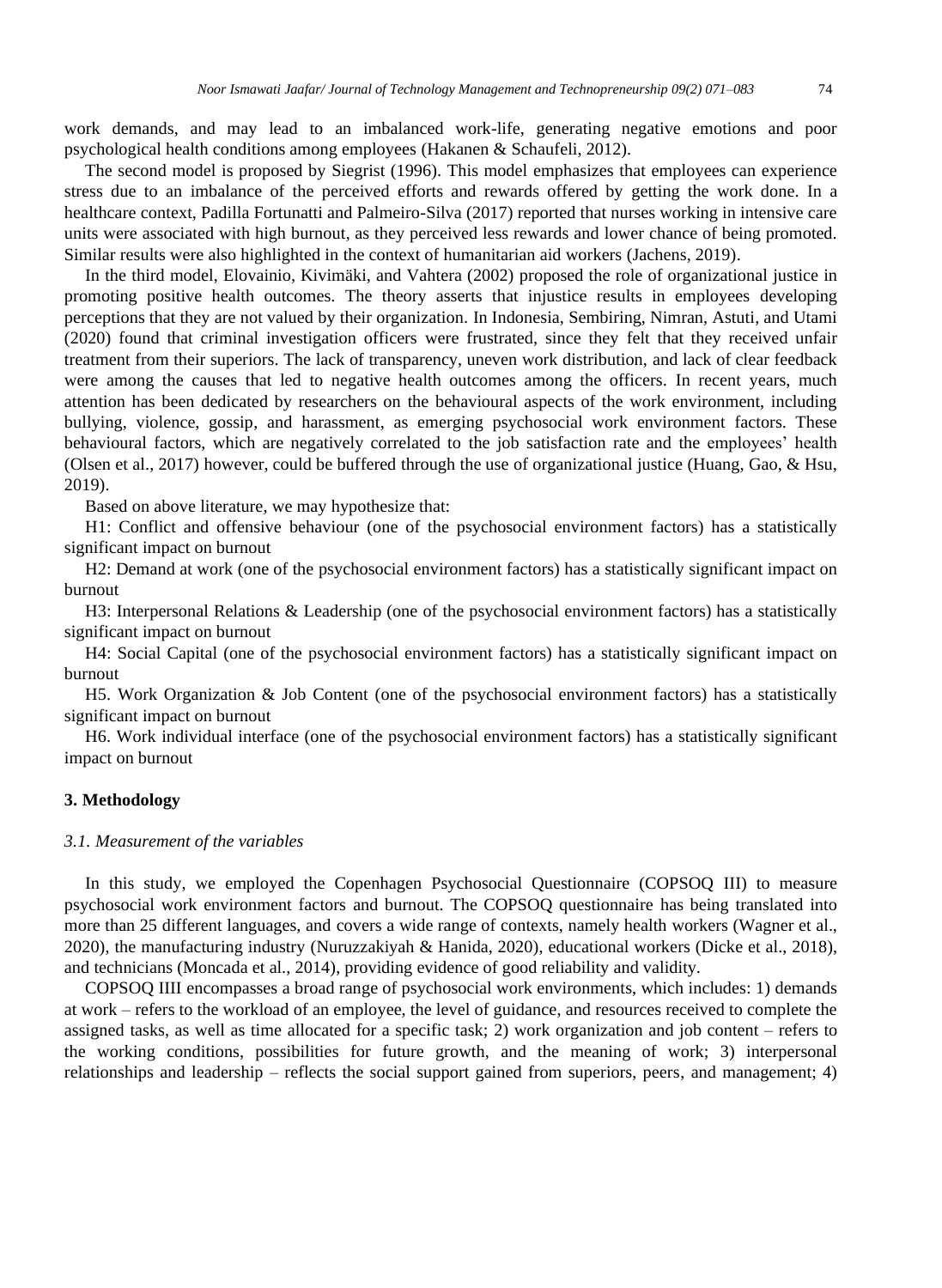work individual interface - refers to work engagement, levels of work life conflicts, and job insecurity; 5) social capital – refers to trust, justice, reciprocity, and cohesion at the workplace; 6) conflicts and offensive behaviours – refers to gossip, unpleasant teasing, sexual harassment, and bullying at the workplace. The study adopted all six dimensions as independent variables of psychosocial work environment factors for this study. Further burnout was measured as an outcome (dependent) variable. These dimensions appear to cover the three prominent theories, which include Job Demands–Control Model, The Effort–Reward Imbalance Model, and Organizational Justice, making it appropriate to be used as the instruments in this study.

#### *3.2. Participants and Data collection*

The questionnaires were distributed across 300 knowledge workers in the IT industry in Pakistan. The firms in the IT industry were first identified and then contacted through a telephone call. An invitation letter and a copy of questionnaire were sent through email to the human resource manager of the firms. This process was conducted to secure permission to conduct the survey. The human resource manager of the firms that were willing to participate were requested to distribute the questionnaires to their respective knowledge workers. In the invitation letter distributed, we had made it clear that the survey was voluntary, confidential and that not individual results would be made available to the participating firms. To further ensure confidentiality, all questionnaires were returned to the researchers in a sealed envelope. Of the 300 questionnaires distributed, only 248 were returned. Sixteen questionnaires were further dropped due to incomplete responses, resulting in 232 questionnaires. The data collected from respondents were analysed using structural equation modelling (SEM), where the convergent and discriminant validity of the measurements used, were evaluated. In this study, the partial least squares structural equation modelling (PLS-SEM) was used instead of the covariance-based structural equation (CB-SEM), since the sample size was only 232, which was only slightly above 200.

#### *3.3. Demographic Profile*

Majority of the respondents were males (76.2%). This was expected, since in Pakistan, the labour market is dominated by males, while females contribute in raising the family and responsible for household matters. In terms of qualifications, most of them had attained bachelor degree (35.1%) and master degree (61.9%). Only per cent 3 per cent had PhD/doctoral qualifications. They mainly had 4-9 years of working experience (62.3%). Only 5 per cent of them had been in the industry for 10 years and more.

### **4. Results**

The relationship between the psychosocial work environment and burnout was examined based on the measurements obtained in this study from IT professional. The PLS-SEM was employed to test the causal relationship between variables of the study. The reliability of the psychosocial work environment factors and burnout were assessed based on the composite reliability, while the validity was evaluated through the use of the convergence and discriminant validity. Table 1, 2 and 3 reports on the reliability and validity of the constructs. As indicated in Table 1, all the constructs had a composite reliability value of more than 0.8. These results demonstrated that the indicators used to operationalize the constructs were reliable (Hair Jr, Hult, Ringle, & Sarstedt, 2016). To evaluate the convergent validity, we examined the loading factors, average variance extracted (AVE), and the composite reliability. As shown in Table 1, the loading factors for all the indicators were between 0.702 and 0.923, which were above the threshold value of 0.5 (Hair Jr et al., 2016). Both the composite reliability AVE scales were above the accepted values of 0.5. These figures implied that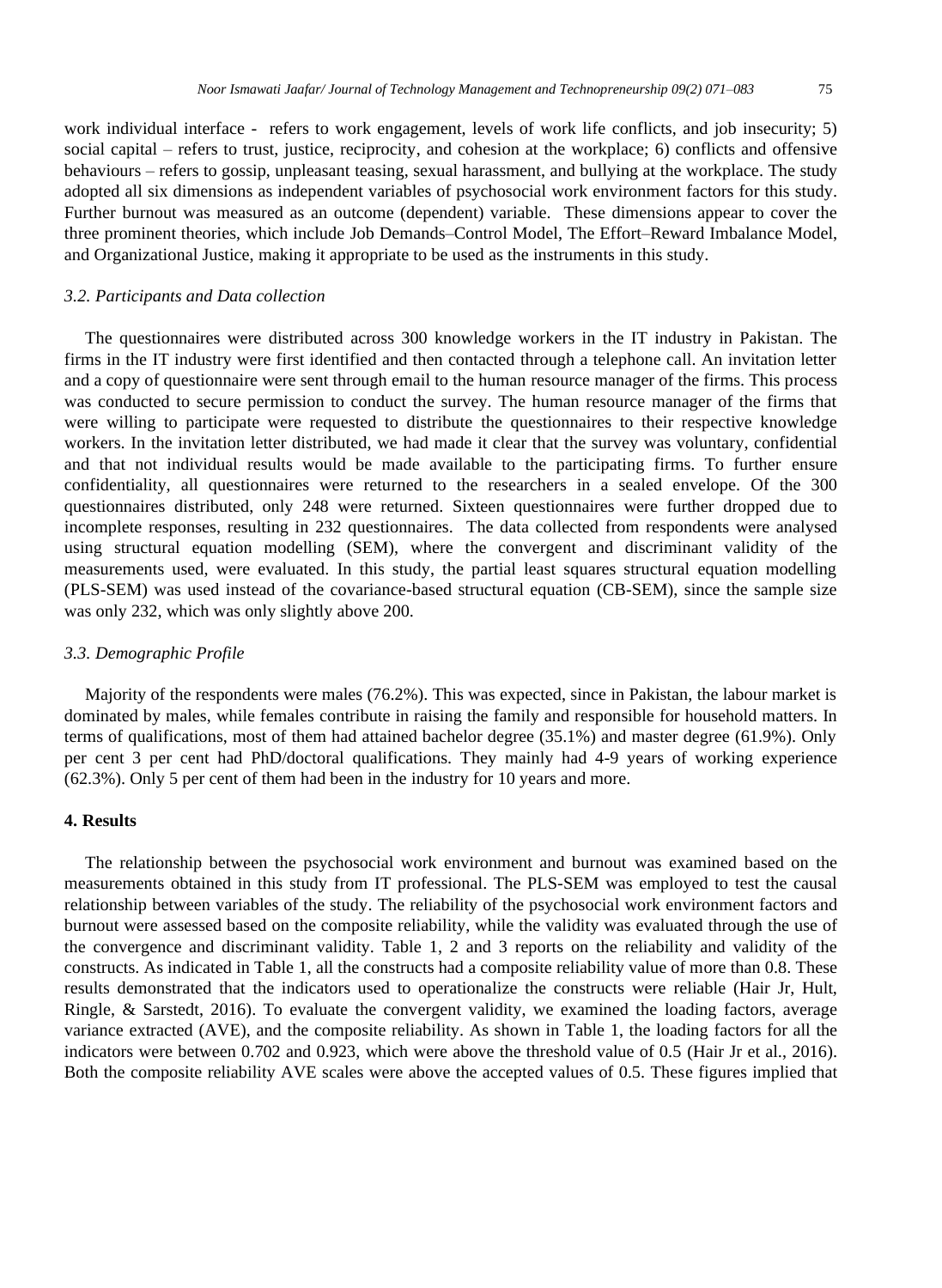the indicators satisfied the convergent validity test. Besides the convergent validity, this study also used the discriminant validity to strengthen the findings. The discriminant validity is only deemed to exist if the value of the average variances extracted for a particular construct is higher than its correlation with other constructs (Fornell & Larcker, 1981). As noted in Table 2, all constructs had an AVE value which was substantially higher than the correlation with the other constructs, indicating that discriminant validity existed. Another way to assure the discriminant validity is through the Heterotrait–Monotrait Ratio of Correlations (HTMT). The suggested value for HTMT should be less than 0.85 as conservative, and 0.90, as a commonly accepted but a little lenient approach (Hair Jr et al., 2016). In this study, we meet the threshold for HTMT (Table 3). The results implied that the scales to measure the psychosocial work environment which were developed in the first phase were valid and reliable.

Table 1: Reliability and Convergent Validity

| Constructs                                 |       | Cronbach's Alpha Composite Reliability AVE Loadings |            |                   |       |
|--------------------------------------------|-------|-----------------------------------------------------|------------|-------------------|-------|
| <b>Burnout</b>                             | 0.788 | 0.863                                               | 0.612 BO1  |                   | 0.702 |
|                                            |       |                                                     |            | BO <sub>2</sub>   | 0.834 |
|                                            |       |                                                     |            | BO <sub>3</sub>   | 0.812 |
|                                            |       |                                                     |            | BO <sub>4</sub>   | 0.775 |
| Conflict & Offensive Behavior              | 0.840 | 0.884                                               |            | 0.605 COB1        | 0.705 |
|                                            |       |                                                     |            | COB <sub>2</sub>  | 0.797 |
|                                            |       |                                                     |            | COB <sub>3</sub>  | 0.778 |
|                                            |       |                                                     |            | COB <sub>4</sub>  | 0.781 |
|                                            |       |                                                     |            | COB5              | 0.824 |
| Demand at Work                             | 0.740 | 0.853                                               | 0.660 DW1  |                   | 0.879 |
|                                            |       |                                                     |            | DW <sub>2</sub>   | 0.775 |
|                                            |       |                                                     |            | DW3               | 0.779 |
| Interpersonal Relations & Leadership 0.834 |       | 0.882                                               | 0.600 IRL1 |                   | 0.728 |
|                                            |       |                                                     |            | IRL <sub>2</sub>  | 0.807 |
|                                            |       |                                                     |            | IRL3              | 0.803 |
|                                            |       |                                                     |            | IRL4              | 0.815 |
|                                            |       |                                                     |            | IRL5              | 0.715 |
| Social Capital                             | 0.736 | 0.881                                               | 0.788 SC1  |                   | 0.851 |
|                                            |       |                                                     |            | SC <sub>2</sub>   | 0.923 |
| Work Individual Interface                  | 0.786 | 0.872                                               | 0.694 WI1  |                   | 0.894 |
|                                            |       |                                                     |            | WI <sub>2</sub>   | 0.817 |
|                                            |       |                                                     |            | WI3               | 0.784 |
| Work Organization & Job Content            | 0.763 | 0.863                                               |            | 0.678 WOJC1 0.837 |       |
|                                            |       |                                                     |            | WOJC2 0.814       |       |
|                                            |       |                                                     |            | WOJC3 0.820       |       |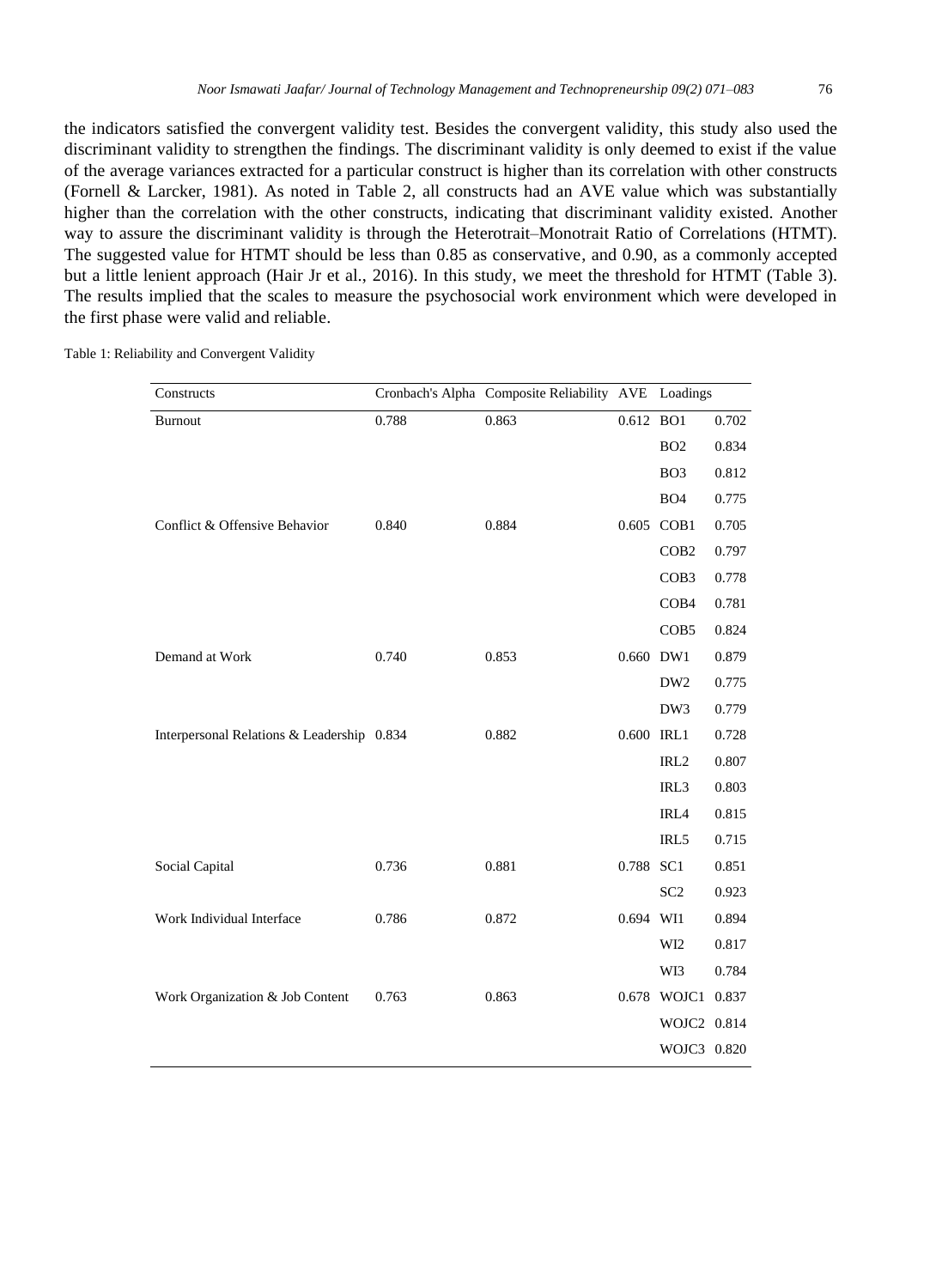Table 2: Discriminant Validity (Fornell and Lacker criterion)

|                                          | (1)   | (2)   | (3)   | (4)   | (5)   | (6)   | (7)   |
|------------------------------------------|-------|-------|-------|-------|-------|-------|-------|
| $(1)$ Burnout                            | 0.782 |       |       |       |       |       |       |
| (2) Conflict and offensive behaviour     | 0.473 | 0.778 |       |       |       |       |       |
| (3) Demand at Work                       | 0.367 | 0.210 | 0.812 |       |       |       |       |
| (4) Interpersonal Relations & Leadership | 0.396 | 0.220 | 0.235 | 0.775 |       |       |       |
| (5) Social Capital                       | 0.429 | 0.272 | 0.443 | 0.372 | 0.888 |       |       |
| (6) Work Organization & Job Content      | 0.369 | 0.220 | 0.602 | 0.192 | 0.367 | 0.823 |       |
| Work Individual Interface                | 0.362 | 0.547 | 0.161 | 0.175 | 0.275 | 0.125 | 0.833 |

Table 3: Discriminant Validity (HTMT criterion)

|                                            | (1)   | (2)   | (3)   | (4)   | (5)   | (6)   | (7) |
|--------------------------------------------|-------|-------|-------|-------|-------|-------|-----|
| (1) Burnout                                |       |       |       |       |       |       |     |
| (2) Conflict and offensive behaviour       | 0.542 |       |       |       |       |       |     |
| (3) Demand at Work                         | 0.478 | 0.266 |       |       |       |       |     |
| $(4)$ Interpersonal Relations & Leadership | 0.476 | 0.229 | 0.286 |       |       |       |     |
| (5) Social Capital                         | 0.544 | 0.323 | 0.601 | 0.464 |       |       |     |
| $(6)$ Work Organization & Job Content      | 0.469 | 0.276 | 0.799 | 0.241 | 0.492 |       |     |
| (7) Work Individual Interface              | 0.438 | 0.677 | 0.217 | 0.215 | 0.351 | 0.156 |     |

To test the impact of the psychosocial work environment factors on burnout, we examined the path coefficient between the constructs. The results showed that only conflicts and offensive behaviour ( $\beta = 0.281$ , t=4.919, p<0.001), interpersonal relationships and leadership (β =0.211, t=3.632, p<0.001), social capital (β  $=0.156$ , t=2.492, p=0.013), and work organization and job content (β =0.145, t=2.183, p=0.029), were significantly related to burnout. Of these four dimensions, conflict and offensive behaviour appeared to have a greater impact on burnout (Table 4 and Figure 1).



Fig .1. Conceptual model for SEM analysis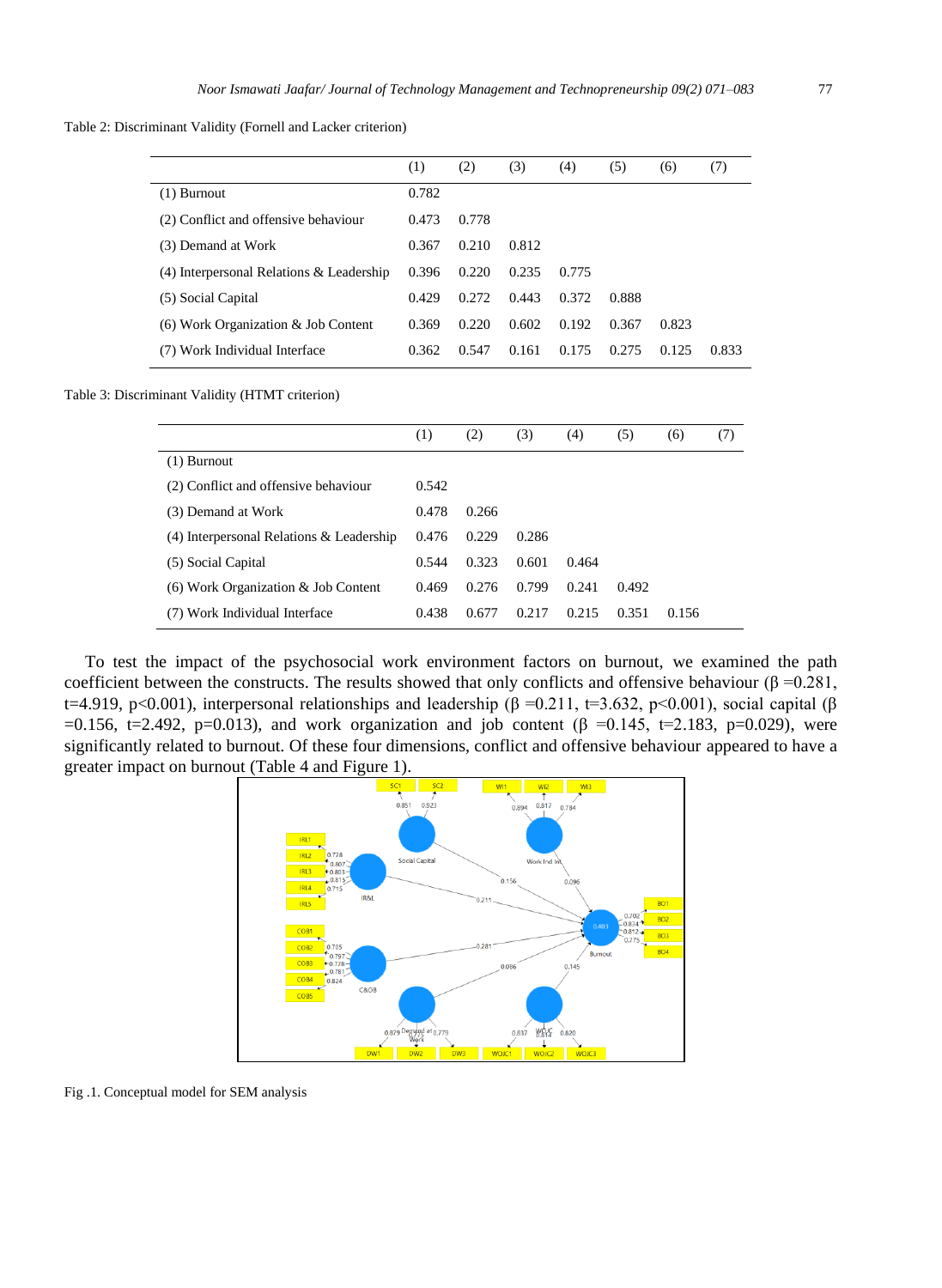Table 4: Path coefficients and statistical significance

|                | Paths                                                         | β     | t-value | p-values |
|----------------|---------------------------------------------------------------|-------|---------|----------|
| H1             | Conflict and offensive behaviour-> Burnout                    | 0.281 | 4.919   | 0.000    |
| H <sub>2</sub> | Demand at work -> Burnout                                     | 0.086 | 1.327   | 0.184    |
| H3             | Interpersonal Relations $\&$ Leadership $\rightarrow$ Burnout | 0.211 | 3.632   | 0.000    |
| H4             | Social Capital -> Burnout                                     | 0.156 | 2.492   | 0.013    |
| H5             | Work Organization & Job Content $\rightarrow$ Burnout         | 0.145 | 2.183   | 0.029    |
| H <sub>6</sub> | Work Individual Interface -> Burnout                          | 0.096 | 1.493   | 0.136    |

#### **5. Discussion**

This study aims to examine the dimensions of psychosocial work environment impact on burnout. The findings highlighted the "conflict and offensive behaviour" dimension as the most important factor that explained the psychosocial work environment of the IT knowledge workers in Pakistan. When we examined the impact of the "conflict and offensive behaviour" dimension on burnout, the SEM analysis showed that there was a positive relationship between the variables. In Pakistan, violent behaviours have remained ignored for a long time, such that it has become part and parcel of the employee's lives, and accepted as a norm. One of the reasons is that the employees are unwilling to report these behaviours. They chose to remain silent on this issue, as they were afraid that it would impact their career progression opportunities (Shahzad & Malik, 2014). Moreover, considering that Pakistan is a collectivistic society, people in this country are integrated into strong, cohesive in-groups, and are less confrontational than people from individualist cultures (Shiwani & Elenin, 2010). They are often more avoiding, compromising, and obliging, which could lead to worsened physical and mental health.

In this study, we also found "interpersonal relationships and leadership" as one of the important dimensions for the psychosocial work environment, and for burnout. The findings implied that social support gained from superiors, peers and management, play a role in the workplace environment of knowledge workers in the IT sector. In Asian countries such as Pakistan, workers tend to value leaders who show "authoritative" power to lead the team or organization toward achieving goals, and controlling team members closely, so that they could focus on a common, collective target (Mubarak & Naghavi, 2019). This type of organisational power is noted to be much more effective for organisations in Pakistan, as they are less mature in terms of motivation and performance. This suggests that the lack of the supervisory role may create burnout in Pakistan, as this will lead to the problem of role ambiguity. As technology appears to change overnight, knowledge workers working in the IT industry are forced to adapt to the changes brought by new software/applications/hardware tools, requiring them to re-learn new things. With such a situation on hand, support from the superiors and management in mentoring or providing appropriate training appears to be crucial. Previous research works have indicated that an employee who receives training and has mentoring, demonstrated a higher level of work engagement, which is expected to reduce the burnout cases (Pathak & Srivastava, 2017).

The findings of this study showed that social capital, which is reflected through the display of justice, reciprocity and cohesion at the workplace, seemed to be important determinants which are be able to address the problem of burnout. This indicates that while the IT knowledge workers in Pakistan appreciate leaders who are more inclined to control situations, dominate interactions and provide close supervision, being a knowledge worker, they expect a level of space for creativity (Sokół & Figurska, 2017). Knowledge workers are creative workers, and demand an autonomous style of work. Job autonomy may provide the IT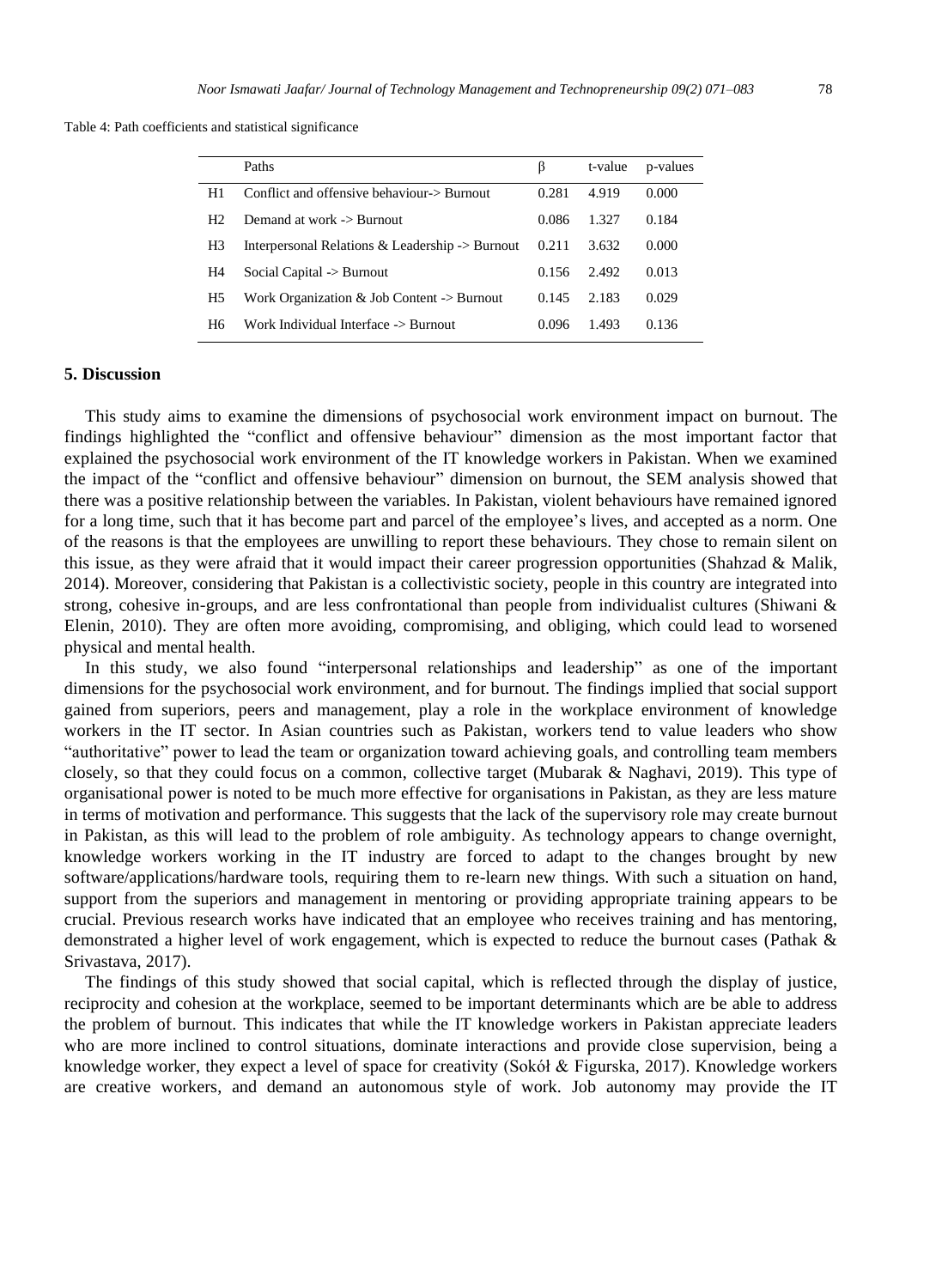professionals a degree of freedom to carry out tasks outside the box, and are more likely to demonstrate creativity and innovative use of IT to support business operations (Shao, 2019). Thus, treating the creative workforce in the same way the management treats others can create anxiety and lack of confidence among them. They expect trust and justice from the management in their work, as their nature of work is qualitative, and very client satisfaction oriented. Moreover, in the IT industry specifically, it was reported that employees have to work collaboratively with each other (Kelly, 2020). As they utilize teams to a greater degree than other sectors, team members are expected to effectively communicate and interact with each other, and for this to happen, there needs to be trust.

SEM analysis also provided evidence on the least important demand for the work dimensions in the context of the IT knowledge workers. The situation could plausibly be due to the fact that in a collectivistic Pakistani society, the IT workers tend to work collaboratively with each other. They perceive that the longer working hours at the workplace may help each other to finish the given tasks (Syed et al., 2015). Moreover, as compared to developed counterparts, Pakistan, being and an emerging economy, has created a work-family domain centred on males as the breadwinners. The low participation of women in the workforce may lead the employees, of which the majority tends to be men, to have a greater ability to focus more on their work, as they experience less conflicting family demands. In Pakistan, we may also find that the long working hours between 48 to 56 hours per week is common for IT knowledge workers. Thus, they may find this factor as not significantly related to burnout.

The work organisation and job content was found to be significantly related towards burnout. Compared to manual workers, knowledge workers perform "non-routine" jobs which require deep, and divergent thinking (Väänänen et al., 2020). Being a knowledge worker, they would enjoy their work more if they are able to work flexible hours, and have the opportunity to explore the latest techniques, work independently, and have a certain degree of empowerment. They are found to be less productive and feel stressful when too much of their time is wasted on handling low-level tasks. Due to these characteristics, knowledge workers require different kinds of job and contents to motivate them. Therefore, it is not surprising that work organisation and job content that enhances the motivation levels of the knowledge workers will lead to them feeling happy at work, which eventually helps them to perform at their best, and reduces burnout.

In this study, we could not find substantial evidence for the relationship between work individual interfaces and burnout, when we performed SEM analysis. This dimension was not considered relevant for explaining the burnout among the IT knowledge workers in Pakistan. Considering the fact that the IT industry in Pakistan is somewhat developed, with growing numbers of IT firms every year, IT knowledge workers may not find difficulties in securing a jobs, which also may be a factor which leads to them not feeling burnout.

#### **6. Implications**

The findings of this study contributed to the body of knowledge in several ways. The study empirically tested the relationship between six psychosocial work environment factors with twenty one items and burnout among the IT knowledge workers. With the progress towards the industrial revolution (IR) 4.0, the IT industry has become an important engine for the country's economy. Knowledge workers in the IT industry are reported to experience a higher degree of occupational related stress, since they are expected to be able to keep-up with the advancement of technological development, ensuring that the technologies are working and functioning around the clock, and need to be on call 24/7. Since they heavily use technological tools to perform work and are considered as creative workers, they require different working conditions, and the existing workplace environment may not able to satisfy their needs, which indirectly leads to burnout.

Further, this study demonstrated that being an emerging country, Pakistani workers may value the psychosocial factors differently. As reported in this study, conflicts and offensive behaviours (e.g. violent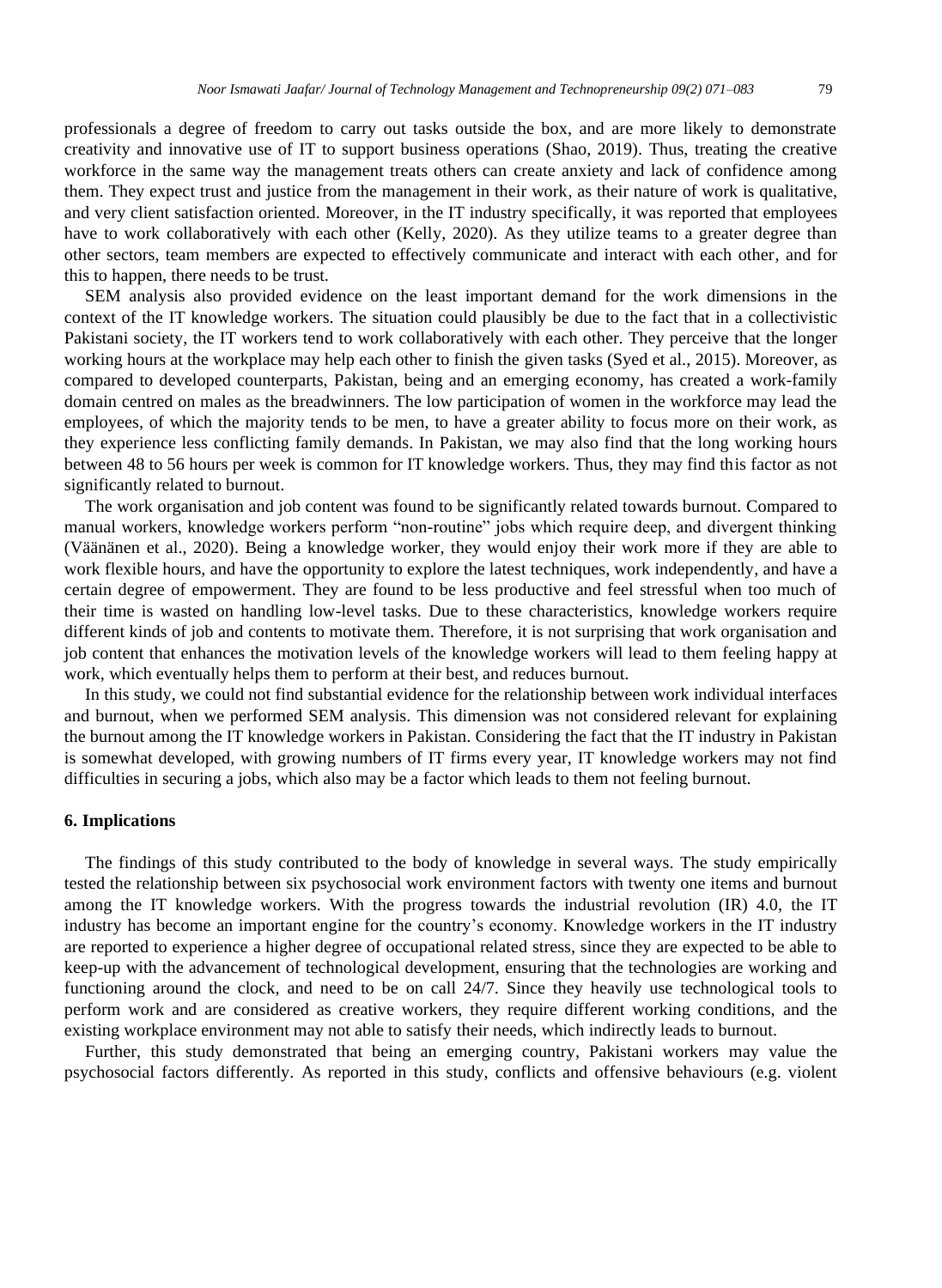behaviours, sexual harassment) have been shown to be the most critical factors in Pakistan. This situation seems to be related to the culture, where power inequalities are high in the country. It is also ubiquitous to see the trend of gender inequality in society, where women are marginalised, and considered least important. Due to this cultural context, violent behaviours have remained ignored for a long time, to a point that it has become part and parcel of the employee's lives, and accepted as a norm. Thus, it is not surprising that the lack of supervisory role may create stress in Pakistan. The workplace can become non-pleasant if leaders allow such an unhealthy work environment to thrive.

The importance of addressing conflicts and offensive behaviours suggests the need for the presence of civil society and human rights activists in the country, who need to play their roles by organising workshops, seminars, and lecture series, to increase the awareness to make the workplace happy, safe, and healthy for all. In discussing bullying and threads of violence as leading factors, sexual harassment at the workplace is also another factor to be considered, which is faced by working women in Pakistan (Shiwani and Elenin, 2010). Despite the passing of the legislation on sexual harassment, such as the Sexual Harassment Act 2010, it is a surprising fact that employers are still not much aware of this issue. It is a serious concern, that women despite being victims of sexual harassment at the workplace, do not file these cases. Merkin and Shah (2014) conducted a cross-cultural study, and also found that Pakistani women have greater dissatisfaction at work due to sexual harassment. They responded by avoiding communication with men, and separating the offices to maintain privacy, creating more problems at work, as it destroys the organisational cohesiveness. As sexual harassment seems to have heightened concerns in our study, it is suggested that the policymakers at a national level and international level, HR legislation department of companies (as it is a legal matter), and Organisational Behaviour (OB) practitioners, need to take a serious note on this matter.

## **7. Limitations and Future Research**

Whilst this study appears to fill the void found in the existing literature, it has some limitations. Firstly, the present study focused on psychosocial work factors, from a micro perspective. There are other factors at the macro level, such as the level of a country's education, income levels, religious issues, etc., which may also affect the health and well-being of employees. Secondly, the present study has taken all these factors at a single level, prioritized them, and examined the relationships between these factors and health-related outcomes, i.e., burnout. Future studies could enrich the findings by expanding it to multilevel model. Using multilevel modelling, the researchers may predict the individual and group level outcomes. For instance, leadership and team level factors may be taken as crossed level variables, for predicting individual-level outcomes, i.e., health and well-being, individual productivity, and team level productivity. Notwithstanding this, future studies may also consider examining the direct and indirect interactions among the identified factors.

#### **Acknowledgements**

We acknowledge that all authors have contributed to the write-up of this article and agreed to its submission. We hereby also acknowledged that this paper (or closely related research) neither has been published/accepted for publication nor under consideration at another journal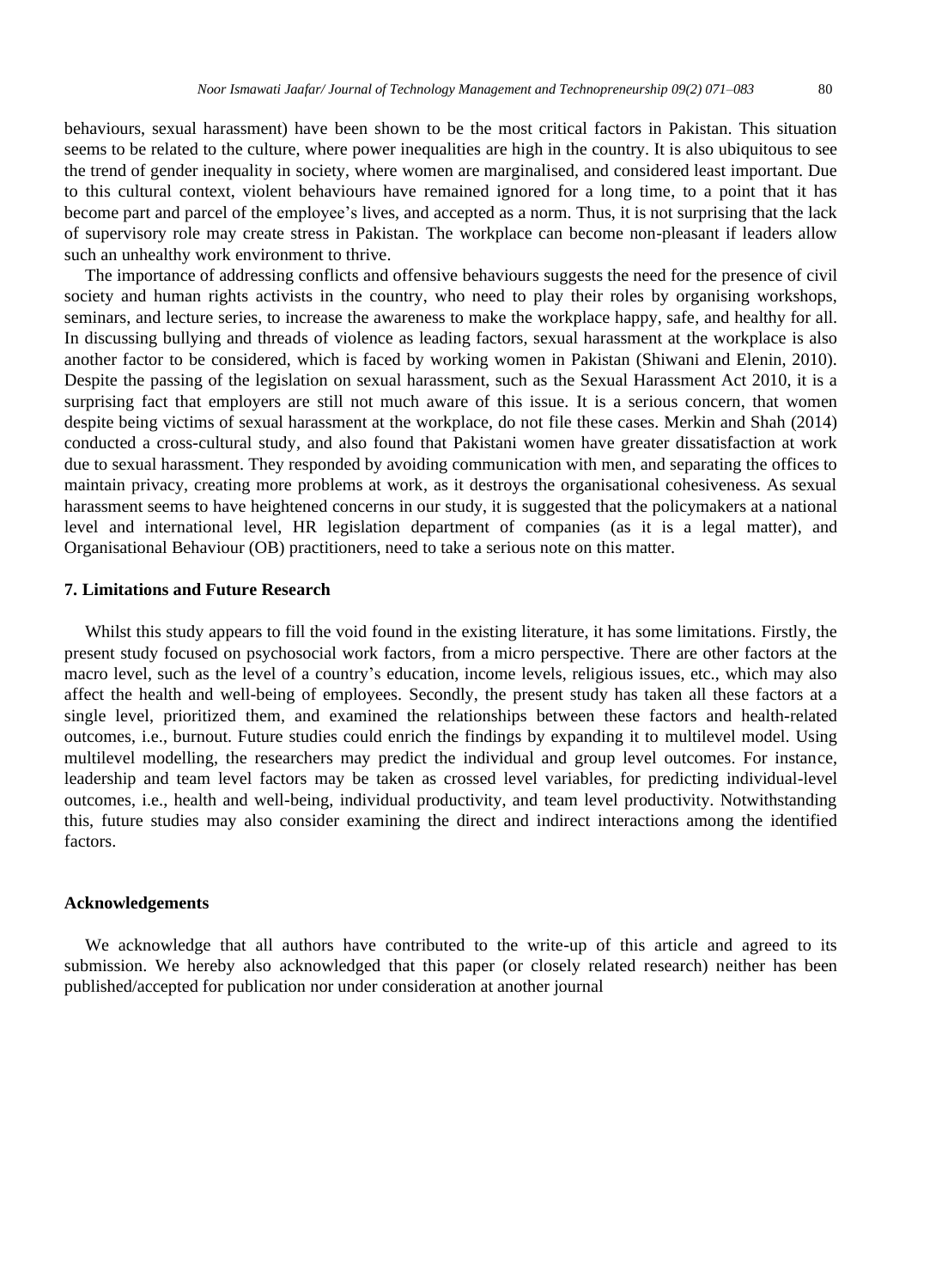#### **References**

- Arman, M. S., Akter, R., Mahmud, I., & Ramayah, T. (2020). Modelling turn away intention of information technology professionals in Bangladesh: a partial least squares approach. *International Journal of Electrical and Computer Engineering, 10*(5), 4973. doi[:https://doi.org/](https://doi.org/) 10.11591/ijece.v10i5.pp4973-4981
- Bakker, A. B. (2014). Daily fluctuations in work engagement: An overview and current directions. *European Psychologist, 19*(4), 227- 236. doi:10.1027/1016-9040/a000160
- Beckman, H. (2015). The role of medical culture in the journey to resilience. *Acad Med, 90*(6), 710-712. doi:10.1097/acm.0000000000000711
- Bernstrøm, V. H., & Houkes, I. (2018). A systematic literature review of the relationship between work hours and sickness absence. *Work & Stress, 32*(1), 84-104. doi:10.1080/02678373.2017.1394926
- Booz, M. (2018). These 3 industries have the highest talent turnover rates. *LinkedIn Talent Blog, March, 15*.
- Cheng, J.-C., & O-Yang, Y. (2018). Hotel employee job crafting, burnout, and satisfaction: The moderating role of perceived organizational support. *International Journal of Hospitality Management, 72*, 78-85. doi[:https://doi.org/10.1016/j.ijhm.2018.01.005](https://doi.org/10.1016/j.ijhm.2018.01.005)
- Creed, P. A., Rogers, M. E., Praskova, A., & Searle, J. (2014). Career Calling as a Personal Resource Moderator Between Environmental Demands and Burnout in Australian Junior Doctors. *Journal of Career Development, 41*(6), 547-561. doi:10.1177/0894845313520493
- Del Pozo-Antúnez, J. J., Ariza-Montes, A., Fernández-Navarro, F., & Molina-Sánchez, H. (2018). Effect of a Job Demand-Control-Social Support Model on Accounting Professionals' Health Perception. *International journal of environmental research and public health, 15*(11), 2437.
- Dicke, T., Marsh, H. W., Riley, P., Parker, P. D., Guo, J., & Horwood, M. (2018). Validating the Copenhagen Psychosocial Questionnaire (COPSOQ-II) Using Set-ESEM: Identifying Psychosocial Risk Factors in a Sample of School Principals. *Frontiers in psychology, 9*(584). doi:10.3389/fpsyg.2018.00584
- Dombrovskis, V., Guseva, S., & Murasovs, V. (2011). Motivation to Work and the Syndrome of Professional Burn-out among Teachers in Latvia. *Procedia - Social and Behavioral Sciences, 29*, 98-106. do[i:https://doi.org/10.1016/j.sbspro.2011.11.212](https://doi.org/10.1016/j.sbspro.2011.11.212)
- Drucker, P. F. (1959). *Landmarks of tomorrow* (1st ed.). New York: Harper and Brothers.
- Eatough, E. M., Meier, L. L., Igic, I., Elfering, A., Spector, P. E., & Semmer, N. K. (2016). You want me to do what? Two daily diary studies of illegitimate tasks and employee well-being. *Journal of Organizational Behavior*, 37(1), 108-127.
- Eib, C., Bernhard-Oettel, C., Magnusson Hanson, L. L., & Leineweber, C. (2018). Organizational justice and health: Studying mental preoccupation with work and social support as mediators for lagged and reversed relationships. *Journal of Occupational Health Psychology*.
- Elovainio, M., Kivimäki, M., & Vahtera, J. (2002). Organizational justice: evidence of a new psychosocial predictor of health. *American journal of public health, 92*(1), 105-108.
- Fan, J. K., & Smith, P. M. (2018). Self-reported work conditions in Canada: examining changes between 2002 and 2012. *Canadian Journal of Public Health, 109*(5-6), 882-890.
- Fornell, C., & Larcker, D. F. (1981). Evaluating Structural Equation Models with Unobservable Variables and Measurement Error. *Journal of marketing research, 18*(1), 39-50. doi:10.1177/002224378101800104
- Ghapanchi, A. H., & Aurum, A. (2011). Antecedents to IT personnel's intentions to leave: A systematic literature review. *Journal of Systems and Software, 84*(2), 238-249. do[i:https://doi.org/10.1016/j.jss.2010.09.022](https://doi.org/10.1016/j.jss.2010.09.022)
- Hair Jr, J. F., Hult, G. T. M., Ringle, C., & Sarstedt, M. (2016). *A primer on partial least squares structural equation modeling (PLS-SEM)*: Sage publications.
- Hakanen, J. J., & Schaufeli, W. B. (2012). Do burnout and work engagement predict depressive symptoms and life satisfaction? A threewave seven-year prospective study. *Journal of affective disorders, 141*(2), 415-424. do[i:https://doi.org/10.1016/j.jad.2012.02.043](https://doi.org/10.1016/j.jad.2012.02.043)
- Hiesinger, K., & Tophoven, S. (2019). Job requirement level, work demands, and health: a prospective study among older workers. *International archives of occupational and environmental health, 92*(8), 1139-1149. doi:10.1007/s00420-019-01451-2
- Hills, R., & Levy, D. (2014). Workspace design and fit-out: what knowledge workers value. *Property Management, 32*(5), 415-432. doi:10.1108/PM-02-2014-0011
- Hoert, J., Herd, A. M., & Hambrick, M. (2018). The role of leadership support for health promotion in employee wellness program participation, perceived job stress, and health behaviors. *American Journal of Health Promotion, 32*(4), 1054-1061.
- Hoprekstad, Ø. L., Hetland, J., Bakker, A. B., Olsen, O. K., Espevik, R., Wessel, M., & Einarsen, S. V. (2019). How long does it last? Prior victimization from workplace bullying moderates the relationship between daily exposure to negative acts and subsequent depressed mood. *European Journal of Work and Organizational Psychology, 28*(2), 164-178.
- Huang, L.-C., Gao, M., & Hsu, P.-F. (2019). Effects of Organizational Justice on Organizational Climate and Organizational Performance in Ecology Industry. *Ekoloji, 28*(107), 237-241.
- Jachens, L. (2019). Humanitarian Aid Workers' Mental Health and Duty of Care. *Europe's journal of psychology, 15*(4), 650-655. doi:10.5964/ejop.v15i4.2221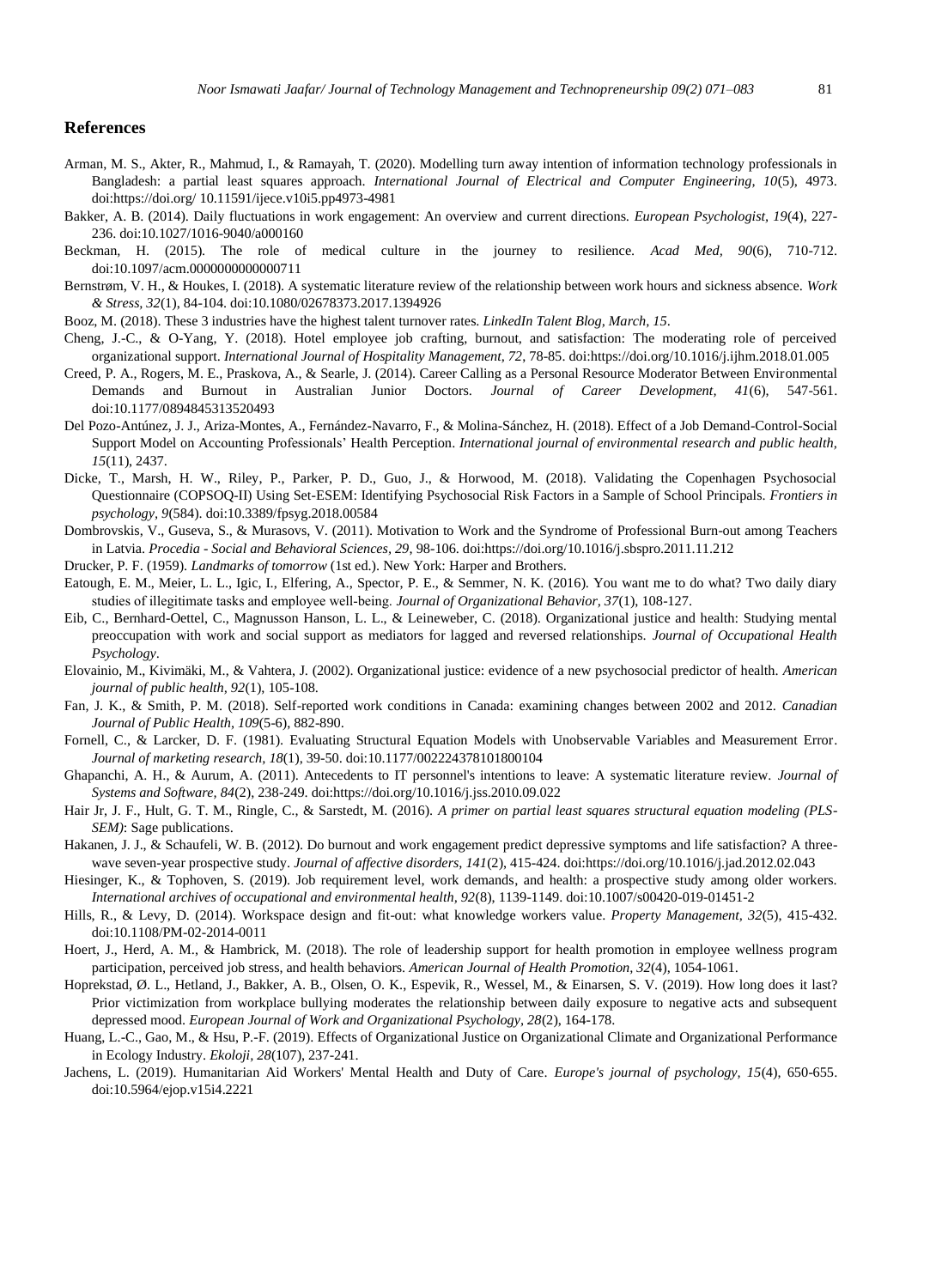- Jianwu, C., & Xiangqian, Z. (2013). Effecting Mechanism of Work Stress on the R and D Employees' Job Burnout in the High-tech Enterprises. *Journal of Applied Sciences, 13*, 4099. doi:10.3923/jas.2013.4099.4106
- Johnston, K., O'Reilly, C. L., Scholz, B., Georgousopoulou, E. N., & Mitchell, I. (2021). Burnout and the challenges facing pharmacists during COVID-19: results of a national survey. *International Journal of Clinical Pharmacy, 43*(3), 716-725. doi:10.1007/s11096- 021-01268-5
- Kalliath, T., & Kalliath, P. (2012). Changing work environments and employee wellbeing: an introduction. *International Journal of Manpower, 33*(7), 729-737. doi:10.1108/01437721211268285
- Kansoun, Z., Boyer, L., Hodgkinson, M., Villes, V., Lançon, C., & Fond, G. (2019). Burnout in French physicians: A systematic review and meta-analysis. *Journal of affective disorders, 246*, 132-147. do[i:https://doi.org/10.1016/j.jad.2018.12.056](https://doi.org/10.1016/j.jad.2018.12.056)
- Karasek, R. A. (1979). Job Demands, Job Decision Latitude, and Mental Strain: Implications for Job Redesign. *Administrative science quarterly, 24*(2), 285-308. doi:10.2307/2392498
- Kristensen, T. S., Borritz, M., Villadsen, E., & Christensen, K. B. (2005). The Copenhagen Burnout Inventory: A new tool for the assessment of burnout. *Work & Stress, 19*(3), 192-207. do[i:https://doi.org/10.1080/02678370500297720](https://doi.org/10.1080/02678370500297720)
- Ma, H., Qiao, H., Qu, H., Wang, H., Huang, Y., Cheng, H., . . . Zhang, N. (2019). Role stress, social support and occupational burnout among physicians in China: a path analysis approach. *International Health, 12*(3), 157-163. doi:10.1093/inthealth/ihz054
- Meyer, S.-C., & Hünefeld, L. (2018). Challenging Cognitive Demands at Work, Related Working Conditions, and Employee Well-Being. *International journal of environmental research and public health, 15*(12), 2911.
- Moncada, S., Utzet, M., Molinero, E., Llorens, C., Moreno, N., Galtés, A., & Navarro, A. (2014). The copenhagen psychosocial questionnaire II (COPSOQ II) in Spain—A tool for psychosocial risk assessment at the workplace. *American journal of industrial medicine, 57*(1), 97-107.
- Mordukhovich, I., Gale, S., Newlan, S., & McNeely, E. (2019). The impact of workplace harassment on health in a working cohort. *Frontiers in psychology, 10*, 1181.
- Mubarak, M. S., & Naghavi, N. (2019). Negotiating with Managers from Pakistan. In M. A. Khan & N. Ebner (Eds.), *The Palgrave Handbook of Cross-Cultural Business Negotiation* (pp. 267-282). Cham: Springer International Publishing.
- Nadeem, M. S., & Abbas, Q. (2009). The impact of work life conflict on job satisfactions of employees in Pakistan. *International Journal of Business and Management, 4*(5), 63-83.
- Nuruzzakiyah, M. I., & Hanida, A. A. (2020). The correlation between psychosocial risk factors and work performance in manufacturing industry. *Malaysian Journal of Public Health Medicine, 20*(Special1), 23-29. doi[:https://doi.org/10.37268/mjphm/vol.20/no.Special1/art.664](https://doi.org/10.37268/mjphm/vol.20/no.Special1/art.664)
- Olsen, E., Bjaalid, G., & Mikkelsen, A. (2017). Work climate and the mediating role of workplace bullying related to job performance, job satisfaction, and work ability: A study among hospital nurses. *Journal of advanced Nursing, 73*(11), 2709-2719. doi: <https://doi.org/10.1111/jan.13337>
- Packirisamy, P., Meenakshy, M., & Jagannathan, S. (2017). Burnout during early career: lived experiences of the knowledge workers in India. *Journal of Enterprise Information Management, 30*(1), 96-121. doi:10.1108/JEIM-01-2016-0041
- Padilla Fortunatti, C., & Palmeiro-Silva, Y. K. (2017). Effort–Reward Imbalance and Burnout Among ICU Nursing Staff: A Cross-Sectional Study. *Nursing research, 66*(5), 410-416. doi:10.1097/nnr.0000000000000239
- Pathak, D., & Srivastava, S. (2017). Understanding the Role of Demographic Diversity on Mentoring and Job Satisfaction: A Study on Managers in Information Technology (IT) Industry in India. *South Asian Journal of Management, 24*(2), 42-64.
- Richardson, P. W., Watt, H. M. G., & Devos, C. (2013). Types of Professional and Emotional Coping Among Beginning Teachers. In M. Newberry, A. Gallant, & P. Riley (Eds.), *Emotion and School: Understanding how the Hidden Curriculum Influences Relationships, Leadership, Teaching, and Learning* (Vol. 18, pp. 229-253): Emerald Group Publishing Limited.
- Scanlan, J. N., & Still, M. (2019). Relationships between burnout, turnover intention, job satisfaction, job demands and job resources for mental health personnel in an Australian mental health service. *BMC health services research, 19*(1), 62.
- Schmidt, B., Herr, R. M., Jarczok, M. N., Baumert, J., Lukaschek, K., Emeny, R. T., . . . Investigators, K. (2018). Lack of supportive leadership behavior predicts suboptimal self-rated health independent of job strain after 10 years of follow-up: findings from the population-based MONICA/KORA study. *International archives of occupational and environmental health, 91*(5), 623-631.
- Sembiring, N., Nimran, U., Astuti, E. S., & Utami, H. N. (2020). The effects of emotional intelligence and organizational justice on job satisfaction, caring climate, and criminal investigation officers' performance. *International Journal of Organizational Analysis, 28*(5), 1113-1130. doi:10.1108/IJOA-10-2019-1908
- Shahzad, A., & Malik, R. K. (2014). Workplace Violence: An Extensive Issue for Nurses in Pakistan—:A Qualitative Investigation. *Journal of interpersonal violence, 29*(11), 2021-2034. doi:10.1177/0886260513516005
- Shao, Z. (2019). Impact mechanism of direct supervisor's leadership behaviors on employees' extended use of information technologies. *Journal of Enterprise Information Management, 32*(4), 626-645. doi:10.1108/JEIM-07-2018-0160
- Shiwani, M. H., & Elenin, H. (2010). Bullying and harassment at workplace: Are we aware. *The Journal of the Pakistan Medical Association, 60*, 516-517.